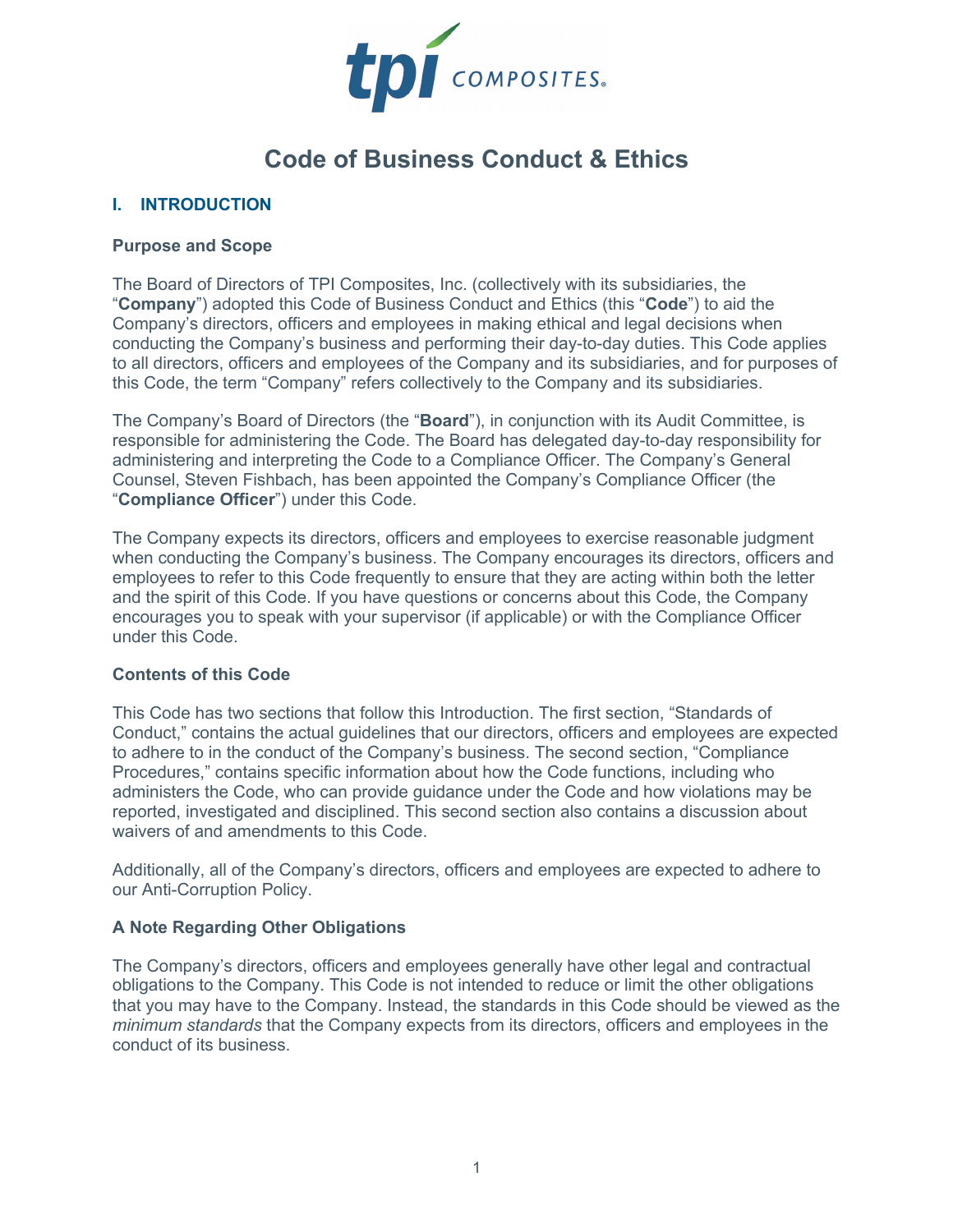# **II. STANDARDS OF CONDUCT**

#### **Overview**

The Company understands that this Code will not contain the answer to every situation you may encounter or every concern you may have about conducting the Company's business ethically and legally; however, a good rule to follow is to consider whether you would feel comfortable if your potential actions or dealings were made public – if the answer is no, you should reconsider following through on them and consult with your supervisor or the Compliance Officer if you have any questions.

## **Conflicts of Interest**

The Company recognizes and respects the right of its directors, officers and employees to engage in outside activities that they may deem proper and desirable, provided that these activities do not impair or interfere with the performance of their duties to the Company or their ability to act in the Company's best interests. In most, if not all, cases this will mean that our directors, officers and employees must avoid situations that present a potential or actual conflict between their personal interests and the Company's interests.

A "conflict of interest" occurs when a director's, officer's or employee's personal interest interferes with the Company's interests. Conflicts of interest may arise in many situations. For example, conflicts of interest can arise when a director, officer or employee takes an action or has an outside interest, responsibility or obligation that may make it difficult for him or her to perform the responsibilities of his or her position objectively and/or effectively in the Company's best interests. Conflicts of interest may also occur when a director, officer or employee or his or her immediate family member receives some personal benefit (whether improper or not) as a result of the director's, officer's or employee's position with the Company. Each individual's situation is different and in evaluating his or her own situation, a director, officer or employee will have to consider many factors.

Any material transaction or relationship that reasonably could be expected to give rise to a conflict of interest should be reported promptly to the Compliance Officer. The Compliance Officer may notify the Board or its Audit Committee as he or she deems appropriate. Actual or potential conflicts of interest involving a director or executive officer other than the Compliance Officer should be disclosed directly to the Compliance Officer. Actual or potential conflicts of interest involving the Compliance Officer should be disclosed directly to the Chief Financial Officer.

#### **Compliance with Laws, Rules and Regulations**

The Company seeks to conduct its business in compliance with applicable laws, rules and regulations. No director, officer or employee shall engage in any unlawful activity in conducting the Company's business or in performing his or her day-to-day company duties, nor should he or she instruct others to do so. Every employee should report any suspected wrongdoing or violation of law to his or her plant General Manager, Controller, HR Manager or the Compliance Officer, without fear of reprisal.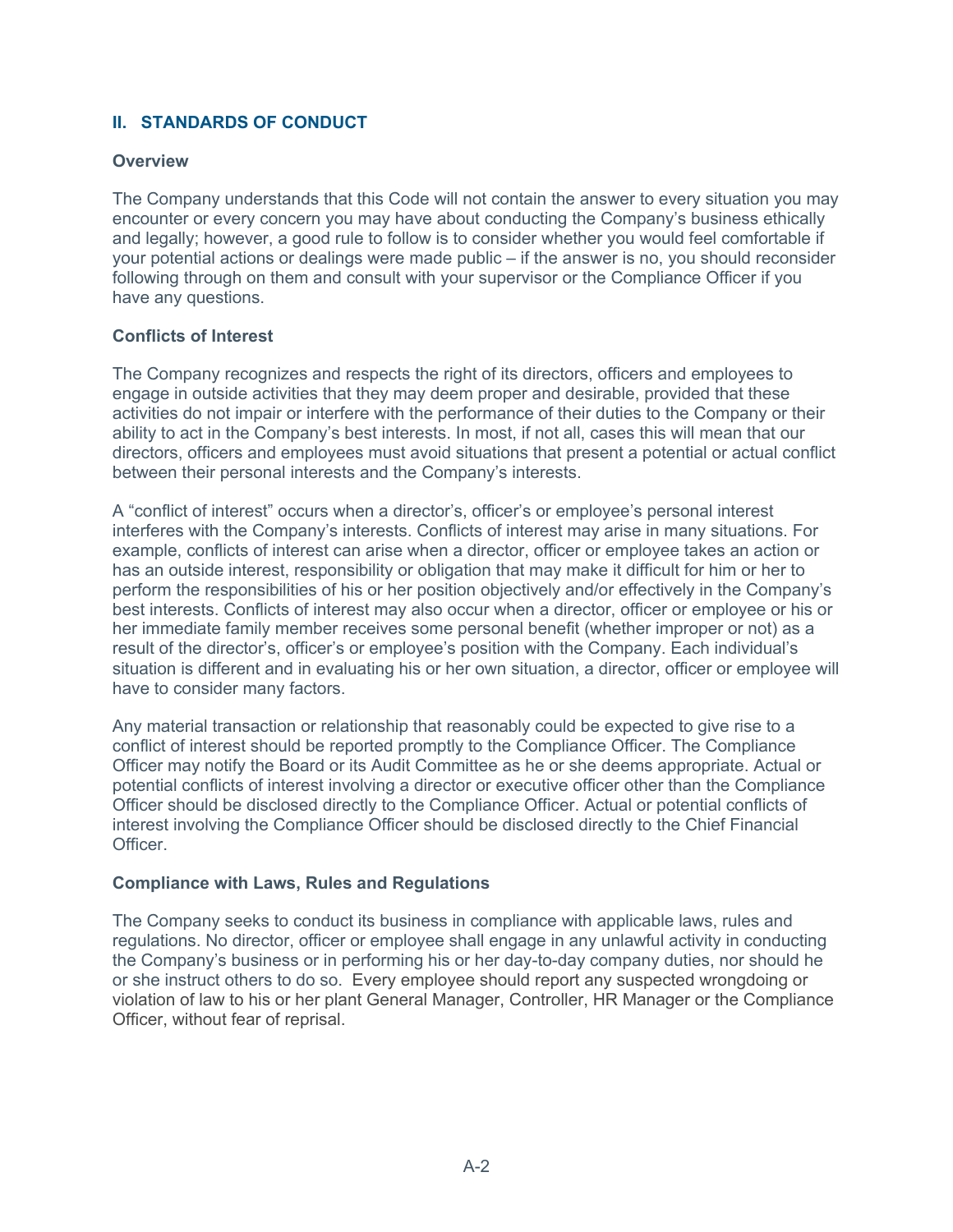## **Protection and Proper Use of the Company's Assets**

The Company's assets include its intellectual property rights, information systems, computers, servers, other equipment, and communication facilities. Loss, theft and misuse of the Company's assets have a direct impact on the Company's business and its profitability. Directors, officers and employees are expected to protect the Company's assets that are entrusted to them and to protect the Company's assets in general. Directors, officers and employees are also expected to take steps to ensure that the Company's assets are used only for legitimate business purposes, except for personal use of computers that complies with our Acceptable Use Policy.

One of the Company's most important assets is its confidential information. The Company's employees may learn of information about the Company, its clients, and other parties that is confidential and/or proprietary. Employees who have received or have access to such information are expected to take special care to keep it confidential.

## **Corporate Opportunities**

Directors, officers and employees owe a duty to the Company to advance its legitimate business interests when the opportunity to do so arises. Each director, officer and employee is prohibited from:

- diverting to himself or herself or to others any opportunities that are discovered through the use of the Company's property or information, or as a result of his or her position with the Company, unless such opportunity has first been presented to, and rejected in writing by, the Compliance Officer of the Company;
- using the Company's property or information or his or her position for improper personal gain; or
- competing with the Company.

## **Confidentiality**

Confidential Information generated and gathered in the Company's business plays a vital role in its business, prospects and ability to compete. "Confidential Information" includes all non-public information that might be of use to competitors or harmful to the Company or its customers if disclosed. Directors, officers and employees may not disclose or distribute the Company's Confidential Information, except when disclosure is authorized by the Company or required by applicable law, rule or regulation or pursuant to an applicable legal proceeding. Directors, officers and employees shall use Confidential Information solely for legitimate company purposes. Directors, officers and employees must return all of the Company's Confidential Information and proprietary information in their respective possession to the Company when they cease to be employed by or to otherwise serve the Company.

## **Fair Dealing**

Competing vigorously, yet lawfully, with competitors and establishing advantageous, but fair, business relationships with customers and suppliers is a part of the foundation for long-term success. However, unlawful and unethical conduct, which may lead to short-term gains, may damage a company's reputation and long-term business prospects. Accordingly, it is the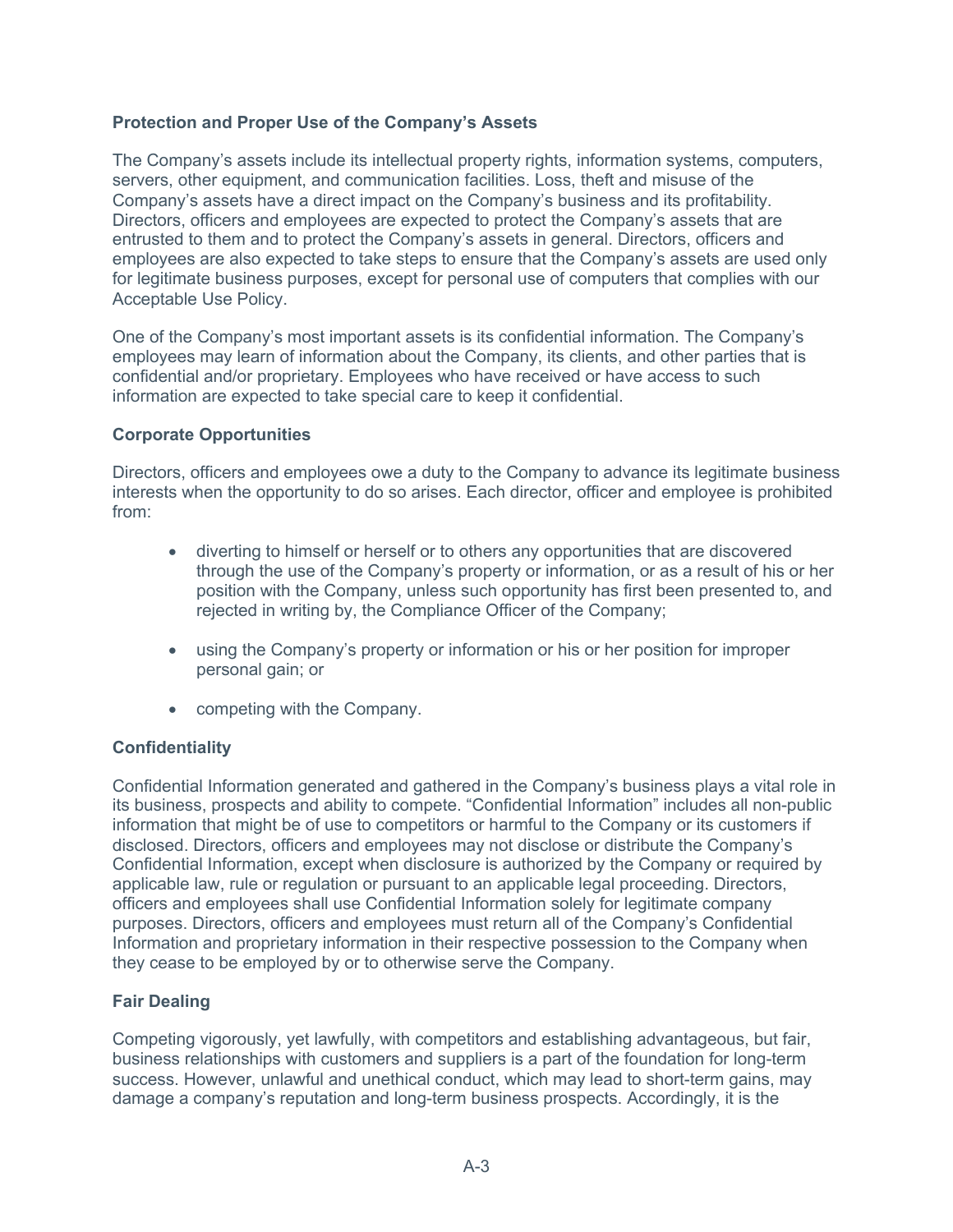Company's policy that directors, officers and employees must deal ethically and lawfully with the Company's customers, suppliers, competitors and employees in all business dealings on the Company's behalf. No director, officer or employee should take unfair advantage of another person in business dealings on the Company's behalf through the abuse of privileged or confidential information or through improper manipulation, concealment or misrepresentation of material facts.

## **Accuracy of Records**

The integrity, reliability and accuracy in all material respects of the Company's books, records and financial statements are fundamental to the Company's continued and future business success. No director, officer or employee may cause the Company to enter into a transaction with the intent to document or record it in a deceptive or unlawful manner. In addition, no director, officer or employee may create any false or artificial documentation or book entry for any transaction entered into by the Company. Similarly, officers and employees who have responsibility for accounting and financial reporting matters have a responsibility to accurately record all funds, assets and transactions on the Company's books and records.

## **Trading in the Securities of Other Companies**

No director, officer or employee of the Company who, in the course of working for the Company, learns of any material, nonpublic information about a company with which the Company does business (*e.g.*, a customer, supplier or other party with which the Company is negotiating a major transaction, such as an acquisition, investment or sale), may trade in that company's securities until the information becomes public or is no longer material.

## **Political Contributions**

Business contributions to political campaigns are strictly regulated by federal, state, provincial and local law in the U.S., Canada and other jurisdictions. Accordingly, all political contributions proposed to be made with the Company's funds must be coordinated through and approved by the Compliance Officer. Directors, officers and employees may not, without the approval of the Compliance Officer, use any of the Company's funds for political contributions of any kind to any political candidate or holder of any national, state, provincial or local government office. Directors, officers and employees may make personal contributions, but should not represent that he or she is making any such contribution on the Company's behalf. Similar restrictions on political contributions may apply in other countries. Specific questions should be directed to the Compliance Officer.

## **Gifts and Entertainment**

Accepting gifts of excessive value from customers or vendors can create potential conflicts of interest or the appearance of conflicts of interests for our officers and employees. For this reason, the Company has certain rules that apply to the acceptance of gifts. Directors, officers, and employees shall not solicit gifts from our customers or vendors, and Company personnel should discourage our customers and vendors from giving Company personnel gifts of significant value. If gifts are offered in the context of the Company's customer or vendor relationships and it would be discourteous to refuse the gift, Company personnel may accept such gifts subject to the following: Directors, officers and employees may retain gifts having a nominal value. Nominal value shall be determined by where a director, officer or employee resides as follows: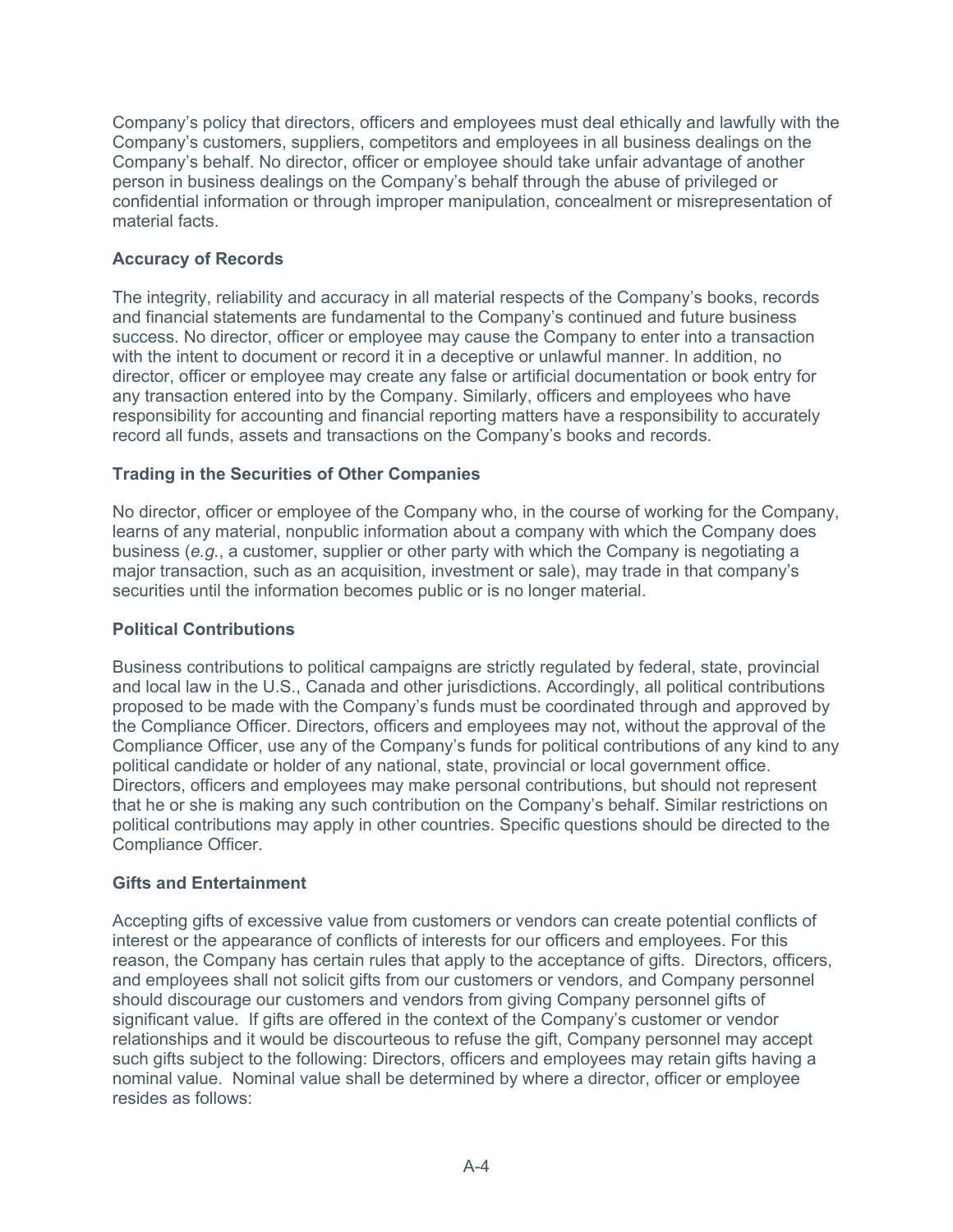## **Nominal Value**

| United States: | USD\$100.00       |
|----------------|-------------------|
| Mexico:        | <b>USD\$25.00</b> |
| Turkey:        | <b>USD\$25.00</b> |
| China:         | <b>USD\$25.00</b> |

For gifts having more than the nominal value prescribed above, the director, officer, or employee may either give the gift to the plant General Manager or HR Manager to be raffled or auctioned off to employees at the next employee party, or the director, officer, or employee may estimate the fair market value of the gift and contribute that amount to the plant General Manager or HR Manager for the employees' party fund. Director, officers, or employees should report all gifts over the prescribed nominal value to the plant HR Manager, the plant General Manager, or the Compliance Officer, as well as the disposition of the gift.

The Code does not prevent directors, officers, and employees from accepting invitations from customers or vendors to lunches, dinners or other events (golf outings, sporting events, shows or other similar events) provided that they are not solicited, such occasions are infrequent and that they focus on relationship building with the Company's customers and vendors, and does not violate any other policy of the Company. Thus, it is important that the customer or vendor also be present at the event. If a customer or vendor simply gives or buys an officer or employee tickets to an event but does not attend the event, then these tickets should be treated as a gift, as discussed above. Any invitations to events that have a value over the prescribed nominal value per person should be approved in advance by the plant HR manager, the General Manager, or the Compliance Officer.

## **Quality of Public Disclosures**

The Company is committed to providing its stockholders with information about its financial condition and results of operations as required by the securities laws of the United States. It is the Company's policy that the reports and documents it files with or submits to the Securities and Exchange Commission include fair, timely and understandable disclosure. Officers and employees who are responsible for these filings and disclosures, including the Company's principal executive, financial and accounting officers, must use reasonable judgment and perform their responsibilities honestly, ethically and objectively in order to ensure that this disclosure policy is fulfilled. Members of the Company's Disclosure Committee are primarily responsible for monitoring the Company's public disclosure.

#### **International Trade Controls**

Many countries regulate international trade transactions, such as imports, exports and international financial transactions. In addition, the United States prohibits any cooperation with boycotts against countries friendly to the United States or against firms that may be "blacklisted" by certain groups or countries. It is the Company's policy to comply with these laws and regulations even if it may result in the loss of some business opportunities. Employees should learn and understand the extent to which U.S. and international trade controls apply to transactions conducted by the Company.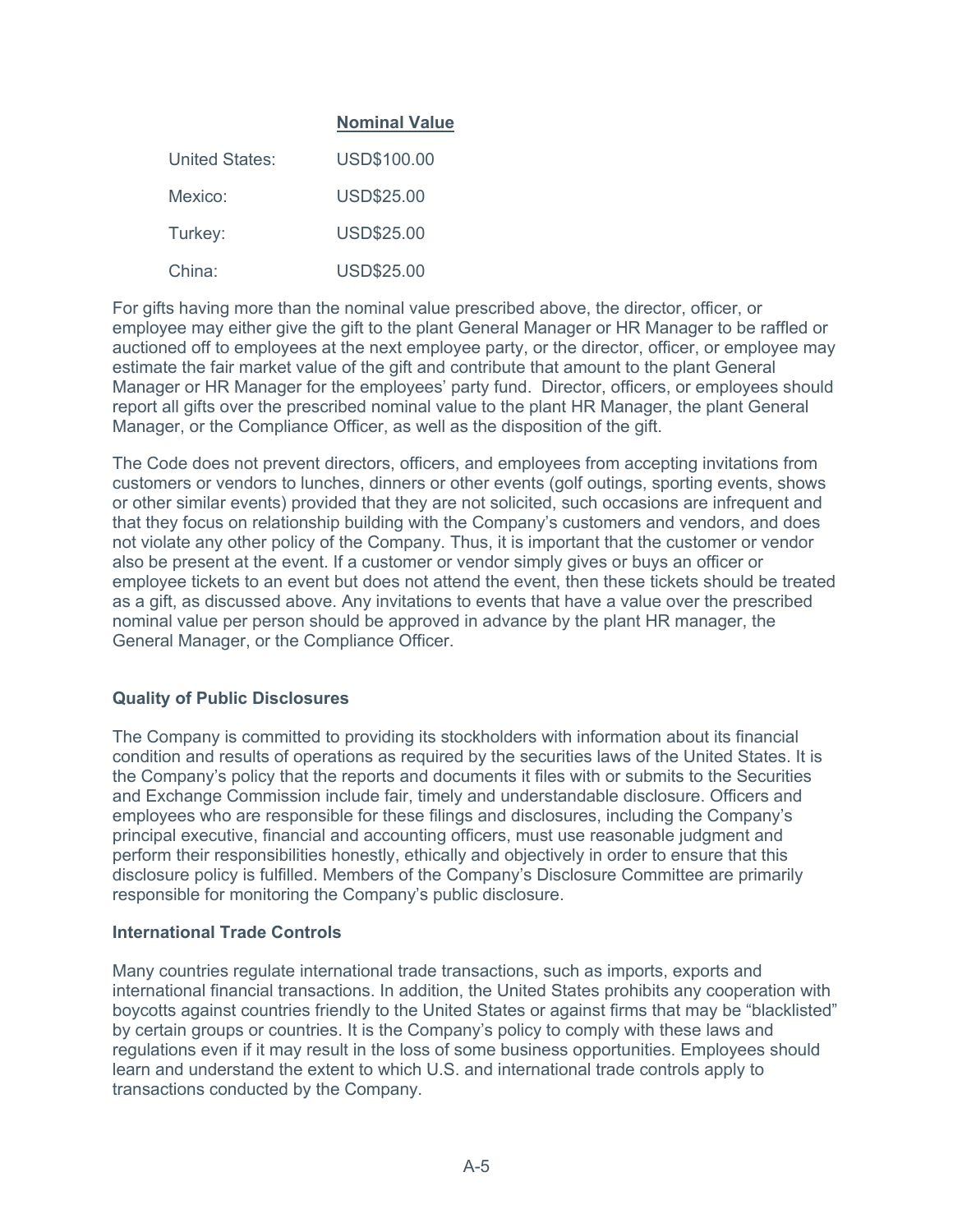## **Promoting a Positive Work Environment**

The Company is committed to creating a supportive work environment and each employee is expected to create a respectful workplace culture that is free of harassment, intimidation, bias and unlawful discrimination. The Company is an equal opportunity employer and employment is based solely on individual merit and qualifications directly related to professional competence. The Company strictly prohibits discrimination or harassment of any kind on the basis of race, color, religion, veteran status, national origin, ancestry, pregnancy status, sex, gender identity or expression, age, marital status, mental or physical disability, medical condition, sexual orientation or any other characteristics protected by law.

#### **Compliance with Anti-Corruption Laws**

The U.S. Foreign Corrupt Practices Act (the "**FCPA**") prohibits giving anything of value, directly or indirectly, to officials of a foreign government or to foreign political candidates in order to obtain or to retain business, induce the foreign official to perform or omit any act in violation of his public duty, influence the foreign official to affect or influence any government action, or obtain any other business advantage. The Company may also be subject to other anticorruption laws in jurisdictions where the Company conducts business (together with the FCPA, the "**Anti-Corruption Laws**").

Directors, officers and employees are strictly prohibited from offering, promising, paying or authorizing the payment, directly or indirectly, to a government official to influence or reward any act of such official, or otherwise making any payments or providing anything of value in violation of the Anti-Corruption Laws. State and local governments, as well as foreign governments, may have additional rules regarding such payments. Directors, officers and employees shall comply with the FCPA and all other applicable anti-bribery, anti-kickback, and anti-corruption laws, rules, and regulations.

The Company's policies and procedures regarding compliance with Anti-Corruption Laws are memorialized in our Foreign Corrupt Practices Act and Anti-Corruption Policy ("**Anti-Corruption Policy**"). Directors, officers and employees have a continuing and independent obligation to ensure compliance with Anti-Corruption Laws and the Anti-Corruption Policy.

#### **Conflict Minerals**

In 2010, the U.S. Congress passed a "conflict minerals" law – commonly known as Section 1502 of the Dodd Frank Act – that requires U.S. publicly-listed companies to check their supply chains for tin, tungsten, tantalum and gold ("Conflict Minerals"), if they might originate in the Democratic Republic of Congo or its neighbors, to take steps to address any risks they find, and to report on their efforts every year to the U.S. Securities and Exchange Commission (SEC). Companies are required to show they are working with the appropriate care – also known as "due diligence" – to make sure they are not funding armed groups or human rights abuses in the Democratic Republic of Congo or its neighbors.

The Company's policies regarding Conflict Minerals are memorialized in our Conflict Minerals Policy ("**Conflict Minerals Policy**"). Directors, officers and employees have a continuing and independent obligation to ensure compliance with the Conflict Minerals Policy.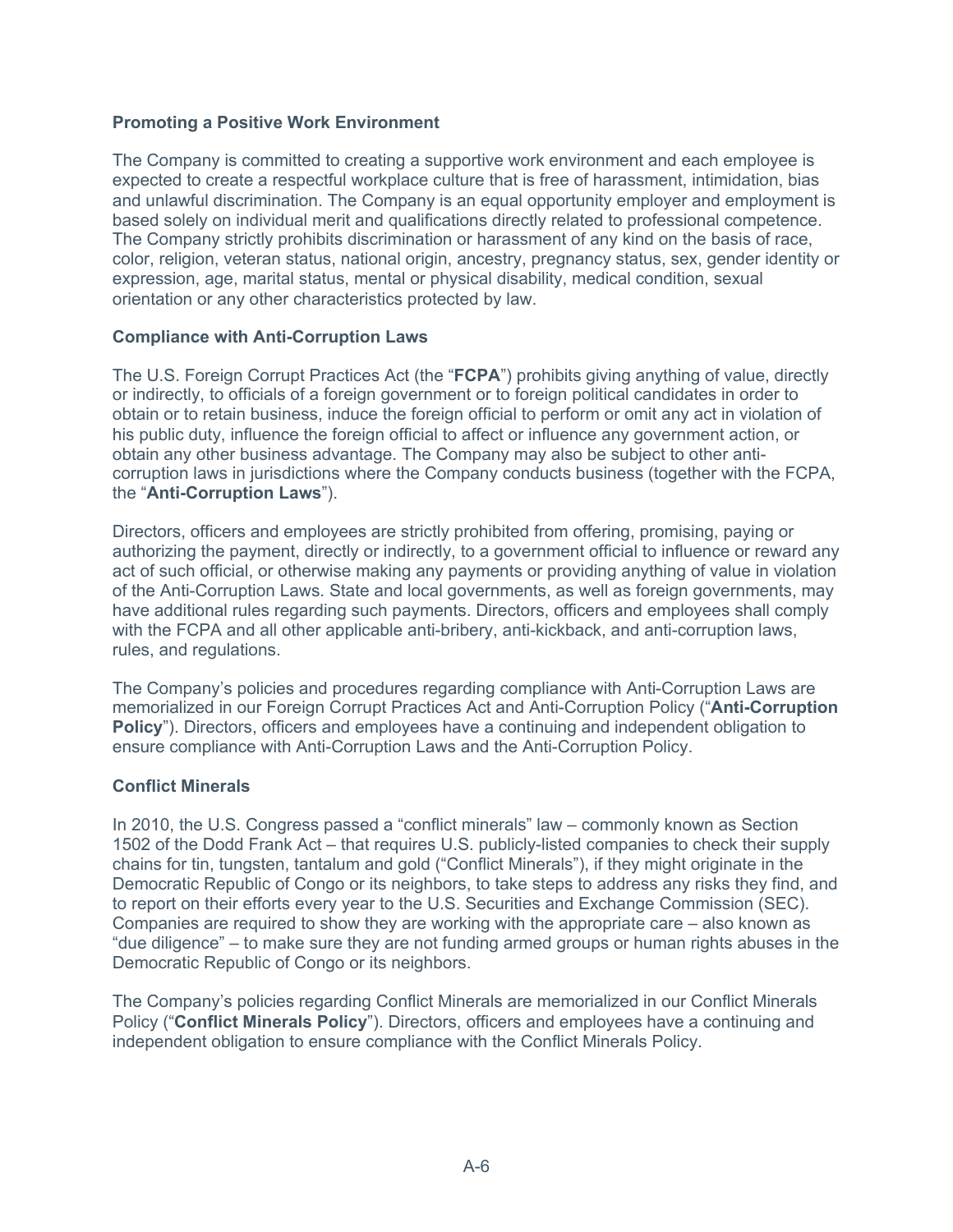## **III. COMPLIANCE PROCEDURES**

#### **Communication of Code**

All directors, officers and employees will be supplied with a copy of the Code upon the later of the adoption of the Code and beginning service at the Company. Updates of the Code will be provided from time to time. A copy of the Code is also available to all directors, officers and employees by requesting one from the human resources department or by accessing the Company's website at www.tpicomposites.com.

#### **Monitoring Compliance and Disciplinary Action**

The Company's management, under the supervision of its Board or its Audit Committee, shall take reasonable steps from time to time to (i) monitor compliance with the Code, and (ii) when appropriate, impose and enforce appropriate disciplinary measures for violations of the Code.

Disciplinary measures for violations of the Code may include, but are not limited to, counseling, oral or written reprimands, warnings, probation or suspension with or without pay, demotions, reductions in salary, re-assignment, termination of employment or service and restitution.

The Company's management shall periodically report to the Board or the Audit Committee, as applicable, on these compliance efforts including, without limitation, periodic reporting of alleged violations of the Code and the actions taken with respect to any such violation.

#### **Reporting Concerns/Receiving Advice**

#### *Communication Channels*

Be Proactive*.* Every employee is encouraged to act proactively by asking questions, seeking guidance and reporting suspected violations of the Code and other policies and procedures of the Company, as well as any violation or suspected violation of applicable law, rule or regulation arising in the conduct of the Company's business or occurring on the Company's property. **If any employee believes that actions have taken place, may be taking place, or may be about to take place that violate or would violate the Code or any law, rule or regulation applicable to the Company, he or she is obligated to bring the matter to the attention of the Company.**

Seeking Guidance*.* The best starting point for an officer or employee seeking advice on ethics-related issues or reporting potential violations of the Code will usually be his or her supervisor. However, if the conduct in question involves his or her supervisor, if the employee has reported the conduct in question to his or her supervisor and does not believe that he or she has dealt with it properly, or if the officer or employee does not feel that he or she can discuss the matter with his or her supervisor, the employee may raise the matter with the Compliance Officer.

Communication Alternatives*.* Any officer or employee may communicate with the Compliance Officer, or report potential violations of the Code, by any of the following methods:

• In writing (which may be done anonymously as set forth below under "Anonymity"), addressed to the Compliance Officer, by U.S. mail to c/o TPI Composites, Inc., 8501 N. Scottsdale Rd., Gainey Center II, Suite 100, Scottsdale, AZ 85253; or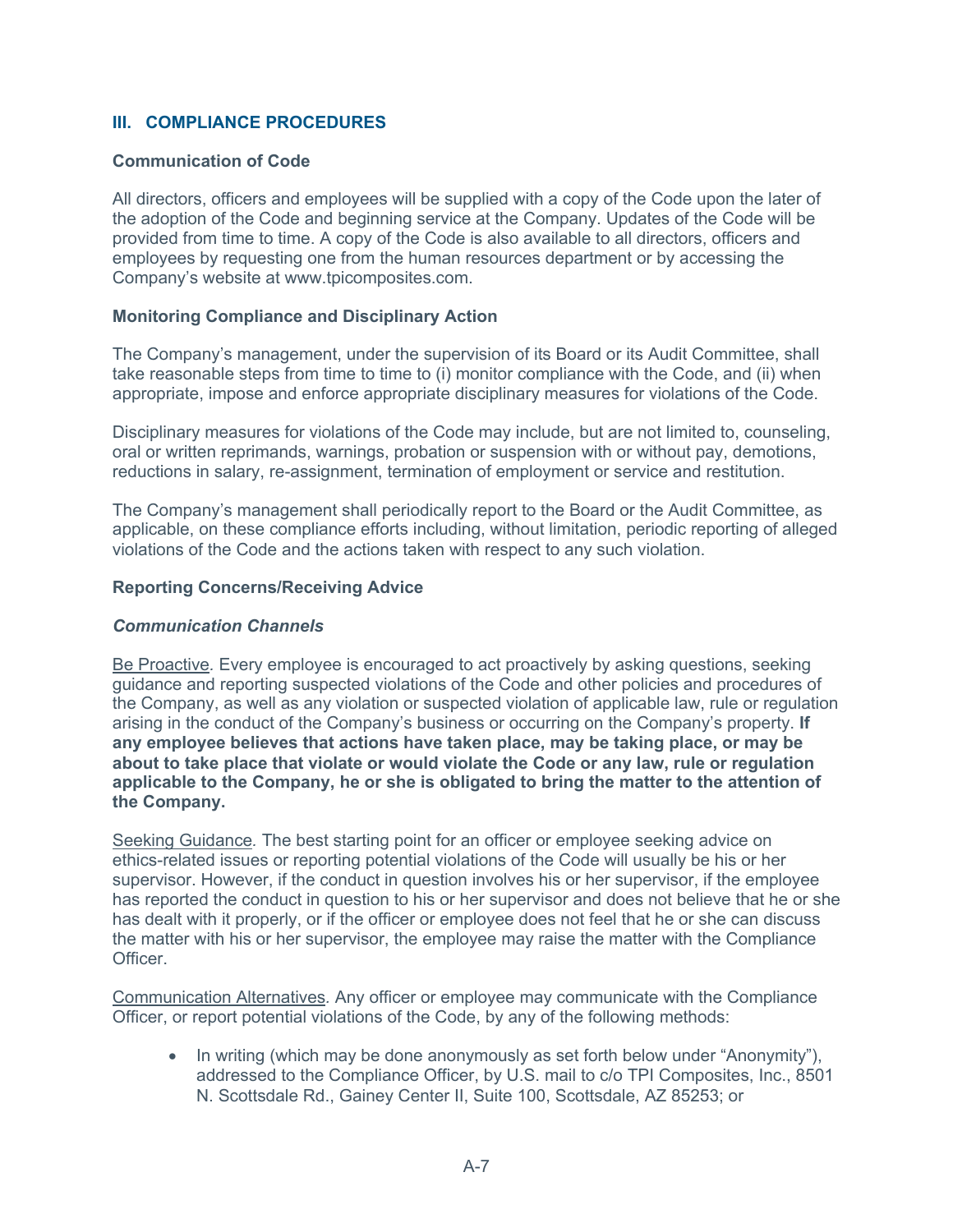- Online at TPIC@openboard.info (which may be done anonymously as set forth below under "Anonymity").
- By Telephone as follows:

United States: (844) 421-3586

| Mexico: | 018008530249 (Toll Free)           |
|---------|------------------------------------|
| China:  | 8008703579 (Toll Free)             |
| Turkey: | (+90) (0) 800 621 0000 (Toll Free) |

Reporting Accounting and Similar Concerns*.* Any concerns or questions regarding any potential violations of the Code, any company policy or procedure or applicable law, rules or regulations that involves accounting, internal accounting controls, auditing or securities law matters will be directed to the Audit Committee or a designee of the Audit Committee in accordance with the procedures established by the Audit Committee for the receipt, retention and treatment of complaints regarding accounting, internal accounting controls or auditing matters. Officers and employees may also communicate directly with the Audit Committee or its designee regarding such matters by the following methods (which may be done anonymously as set forth below under "Anonymity"):

• Online at TPIC@openboard.info

Cooperation. Employees are expected to cooperate with the Company in any investigation of a potential violation of the Code, any other company policy or procedure, or any applicable law, rule or regulation.

Misuse of Reporting Channels*.* Employees must not use these reporting channels in bad faith or in a false or frivolous manner or to report grievances that do not involve the Code or other ethics-related issues.

Director Communications*.* In addition to the foregoing methods, a director may also communicate concerns or seek advice with respect to this Code by contacting the Board through the Audit Committee.

# *Anonymity*

When reporting suspected violations of the Code, the Company prefers that officers and employees identify themselves to facilitate the Company's ability to take appropriate steps to address the report, including conducting any appropriate investigation. However, the Company also recognizes that some people may feel more comfortable reporting a suspected violation anonymously.

If an officer or employee wishes to remain anonymous, he or she may do so, and the Company will use reasonable efforts to protect the confidentiality of the reporting person subject to applicable law, rule or regulation or to any applicable legal proceedings. In the event the report